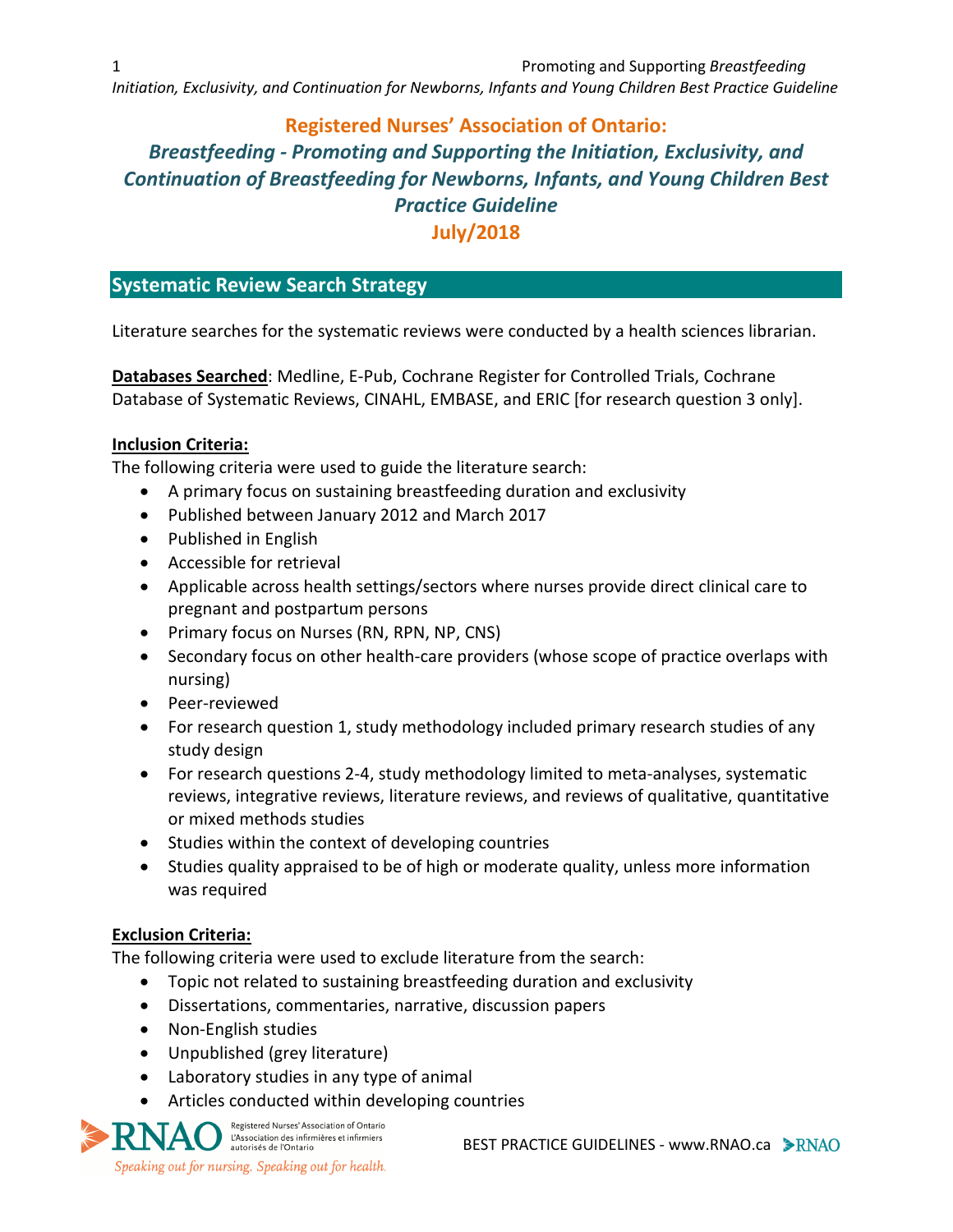*Initiation, Exclusivity, and Continuation for Newborns, Infants and Young Children Best Practice Guideline*

- Articles published prior to 2011
- Articles focused primarily on breastfeeding initiation
- Articles related to building or validating assessment/screening tools
- Articles with a specific focus on effectiveness of certain pharmacologic interventions
- Articles with a specific focus on effectiveness of particular clinical diagnostic tests
- Contraception interventions
- Infant populations: Jaundice, tongue tied, preterm/late preterm, twins and multiple births, NICU-admitted infants
- Mother populations: Obese mothers; adolescent mothers; mothers with HIV

## **Search Terms**

Below are condensed search strategies and search terms used for each research question in MEDLINE. Comparable terms were used in all other databases searched.

**Question 1**: What are effective tools, processes, and strategies used by nurses, the interprofessional team, and peers for assessing pregnant and postpartum families to increase initial, exclusive, and continued breastfeeding?

| <b>Breastfeeding</b>                                                                                                                                                                                                                                                                                                                            | <b>Assessment</b>                                                                                                                                                                                                                                                                                                                                                                                                                                                                                                                                                                      | <b>Duration</b>                                                                                                                                                                                                                                                                                    | <b>Limits</b>                                                                                                                                                                                                                                    |
|-------------------------------------------------------------------------------------------------------------------------------------------------------------------------------------------------------------------------------------------------------------------------------------------------------------------------------------------------|----------------------------------------------------------------------------------------------------------------------------------------------------------------------------------------------------------------------------------------------------------------------------------------------------------------------------------------------------------------------------------------------------------------------------------------------------------------------------------------------------------------------------------------------------------------------------------------|----------------------------------------------------------------------------------------------------------------------------------------------------------------------------------------------------------------------------------------------------------------------------------------------------|--------------------------------------------------------------------------------------------------------------------------------------------------------------------------------------------------------------------------------------------------|
| <b>Breast feeding</b><br>$\bullet$<br><b>Breast milk</b><br>$\bullet$<br>expression<br>Lactation<br>$\bullet$<br>Milk banks<br>$\bullet$<br><b>Breastfeed</b><br>٠<br><b>Breast pumping</b><br>٠<br>Milk donation<br>$\bullet$<br>Milk donor<br>$\bullet$<br>Milk share<br>$\bullet$<br>Milk transfer<br>$\bullet$<br>Chestfeeding<br>$\bullet$ | Assess<br>$\bullet$<br>Outcome and<br>process assessment<br>(health care)<br>Nursing assessment<br>Needs assessment<br>$\bullet$<br>Patient outcome<br>assessment<br>Personality<br>٠<br>assessment<br>Risk assessment<br><b>Risk factors</b><br>Mass screening<br>Surveys and<br>questionnaires<br>Data collection<br><b>Evaluation studies</b><br>Decision making<br>Perception<br>Cultural<br>characteristics<br>Cultural diversity<br>$\bullet$<br>Cultural competency<br>$\bullet$<br>Social support<br>Ethnic groups<br>Socioeconomic<br>factors<br>Health behavior<br>$\bullet$ | Sustain<br>$\bullet$<br>Continue<br>$\bullet$<br>Prolong<br>$\bullet$<br>Promote<br>$\bullet$<br>Advocate<br>Debrief<br>$\bullet$<br>Duration<br>$\bullet$<br>Exclusivity<br>$\bullet$<br>Extend<br>$\bullet$<br>Preserve<br>Initiation<br>$\bullet$<br>Follow-up<br>$\bullet$<br>Consult<br>Refer | Human studies<br>$\bullet$<br>Not clinical<br>$\bullet$<br>conferences,<br>comments,<br>consensus,<br>editorials,<br>lectures, letters,<br>newspaper<br>articles, or<br>personal<br>narratives<br>$2011 - 2017$<br>English language<br>$\bullet$ |

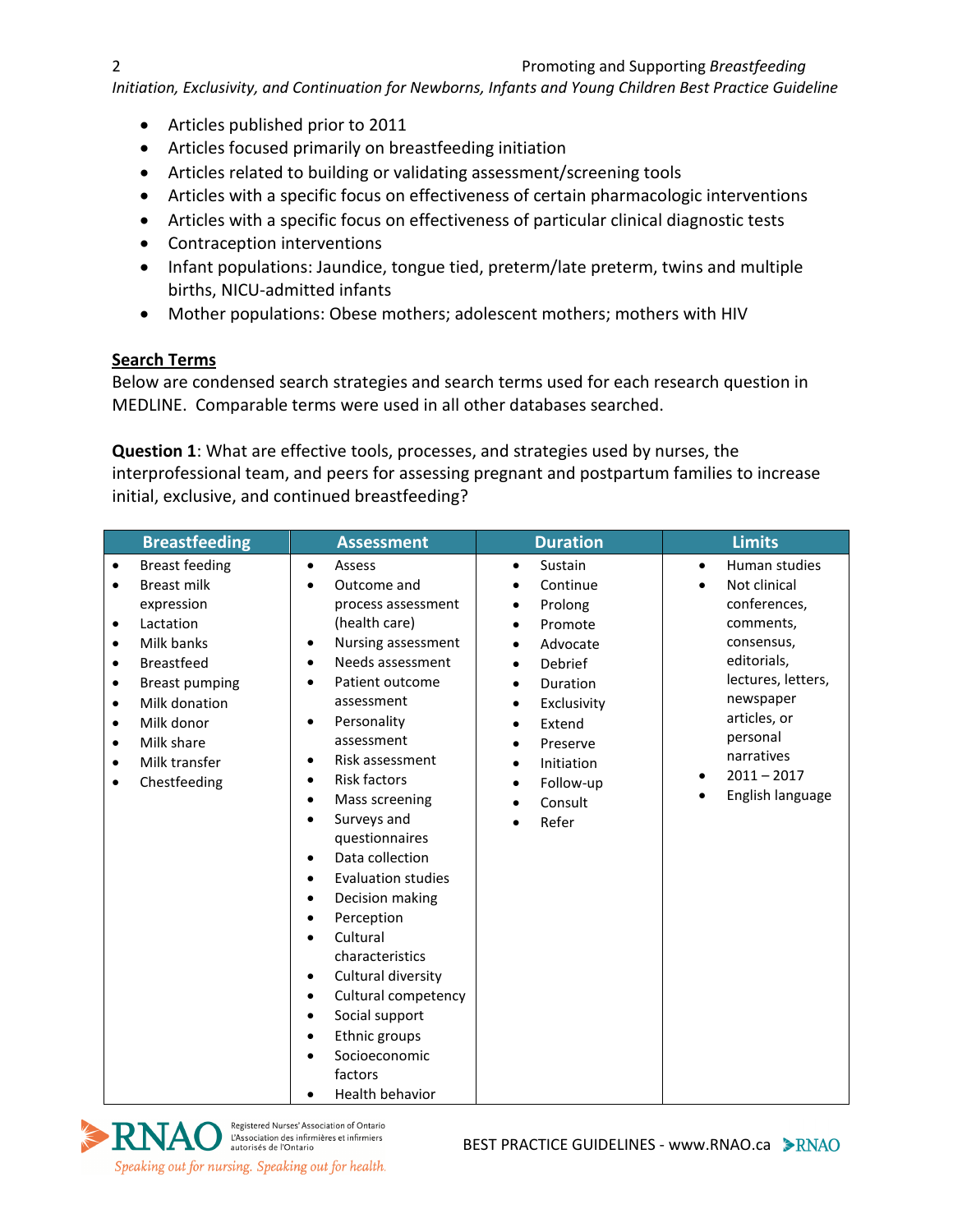### 3 Promoting and Supporting *Breastfeeding*

*Initiation, Exclusivity, and Continuation for Newborns, Infants and Young Children Best Practice Guideline*

| Sucking behavior<br>$\bullet$   |  |
|---------------------------------|--|
| Maternal health<br>$\bullet$    |  |
| services                        |  |
| Maternal health<br>٠            |  |
| Parental leave<br>$\bullet$     |  |
| Patient preference<br>$\bullet$ |  |
| Health knowledge,<br>$\bullet$  |  |
| attitudes, practice             |  |
| Self efficacy<br>$\bullet$      |  |
| Aptitude                        |  |
| Screen<br>$\bullet$             |  |
| Question or survey              |  |
| Data collection<br>$\bullet$    |  |
| Decision making<br>٠            |  |
| Barrier<br>$\bullet$            |  |
| Latch                           |  |
| Output<br>٠                     |  |
| Experience<br>٠                 |  |
| Environment                     |  |
| Evaluate<br>٠                   |  |

**Question 2**: What are effective interventions or programs used by nurses, the interprofessional team, and peers to increase initial, exclusive, and continued breastfeeding?

| <b>Breastfeeding</b>                                                                                                                                                                                                                                                                                                                                            | <b>Intervention</b>                                                                                                                                                                                                                                                                                                                                                                                                                                                                                                                                                                                                            | <b>Duration</b>                                                                                                                                                                                                                                                                                                              | <b>Limits</b>                                                                                                                                                                                                                                                 |
|-----------------------------------------------------------------------------------------------------------------------------------------------------------------------------------------------------------------------------------------------------------------------------------------------------------------------------------------------------------------|--------------------------------------------------------------------------------------------------------------------------------------------------------------------------------------------------------------------------------------------------------------------------------------------------------------------------------------------------------------------------------------------------------------------------------------------------------------------------------------------------------------------------------------------------------------------------------------------------------------------------------|------------------------------------------------------------------------------------------------------------------------------------------------------------------------------------------------------------------------------------------------------------------------------------------------------------------------------|---------------------------------------------------------------------------------------------------------------------------------------------------------------------------------------------------------------------------------------------------------------|
| <b>Breast feeding</b><br>$\bullet$<br><b>Breast milk</b><br>$\bullet$<br>expression<br>Lactation<br>$\bullet$<br>Milk banks<br>$\bullet$<br><b>Breastfeed</b><br>$\bullet$<br><b>Breast pumping</b><br>$\bullet$<br>Milk donation<br>$\bullet$<br>Milk donor<br>$\bullet$<br>Milk share<br>$\bullet$<br>Milk transfer<br>$\bullet$<br>Chestfeeding<br>$\bullet$ | Patient care<br>$\bullet$<br>Nursing care<br>$\bullet$<br>Patient care team<br>$\bullet$<br><b>Health services</b><br>$\bullet$<br>accessibility<br><b>Nursing services</b><br>$\bullet$<br>Home care services<br>$\bullet$<br>Women's health<br>services<br>Community health<br>٠<br>services<br>Urban health<br>$\bullet$<br>services<br>Suburban health<br>services<br>Rural health services<br>$\bullet$<br>Early medical<br>$\bullet$<br>intervention<br>Prenatal education<br>$\bullet$<br>Professional-patient<br>$\bullet$<br>relations<br>Professional-family<br>$\bullet$<br>relations<br>Nurse-patient<br>relations | Sustain<br>$\bullet$<br>Continue<br>$\bullet$<br>Prolong<br>$\bullet$<br>Promote<br>$\bullet$<br>Advocate<br>$\bullet$<br>Debrief<br>$\bullet$<br>Duration<br>$\bullet$<br>Exclusivity<br>$\bullet$<br>Extend<br>$\bullet$<br>Preserve<br>$\bullet$<br>Initiation<br>$\bullet$<br>Follow-up<br>$\bullet$<br>Consult<br>Refer | Human studies<br>$\bullet$<br>Not clinical<br>$\bullet$<br>conferences,<br>comments,<br>consensus,<br>editorials,<br>lectures, letters,<br>newspaper<br>articles, or<br>personal<br>narratives<br>$2011 - 2017$<br>$\bullet$<br>English language<br>$\bullet$ |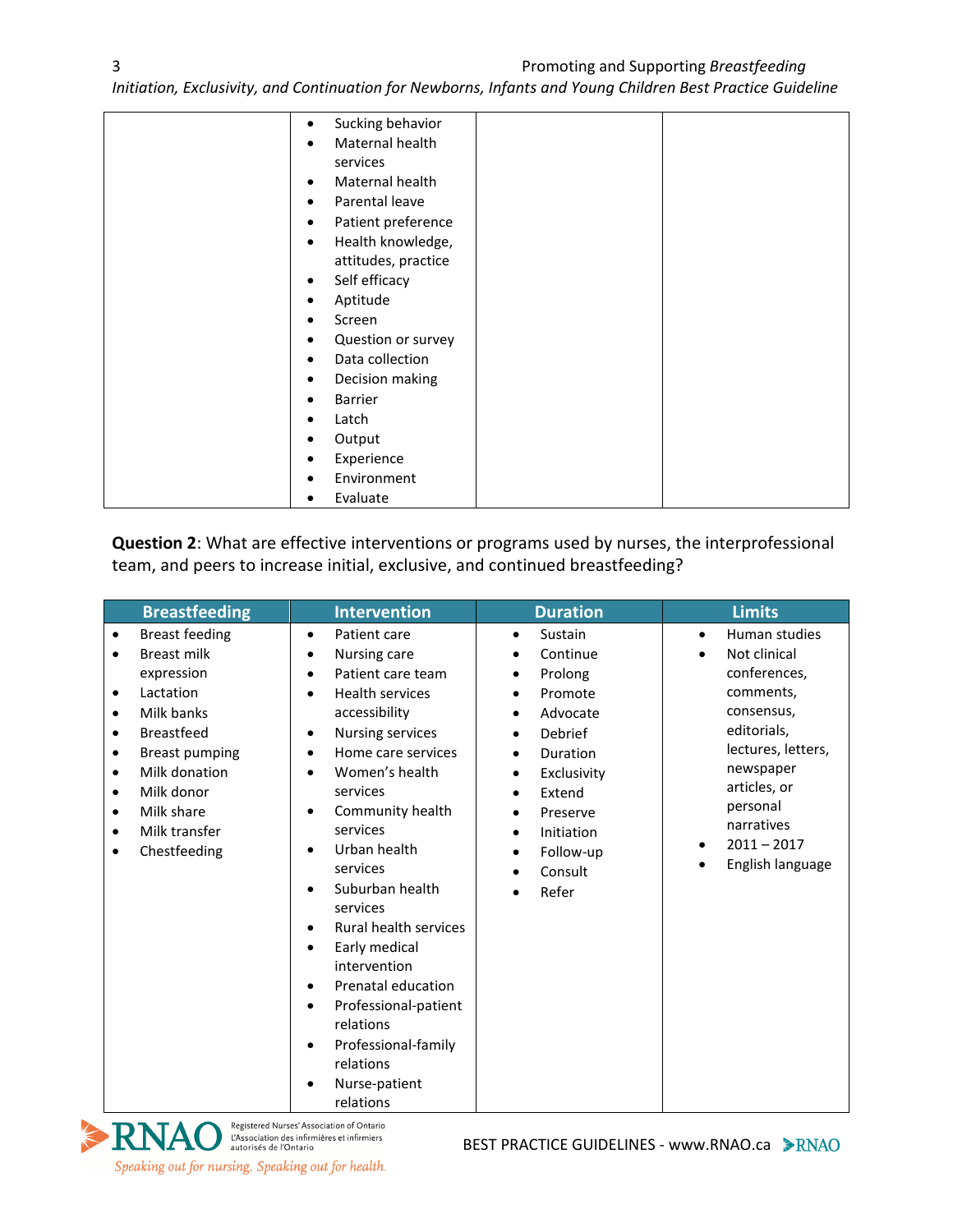*Initiation, Exclusivity, and Continuation for Newborns, Infants and Young Children Best Practice Guideline*

| $\bullet$      | Health promotion    |  |
|----------------|---------------------|--|
| $\bullet$      | Social support      |  |
| $\bullet$      | Peer group          |  |
| $\bullet$      | Communication       |  |
| $\bullet$      | Prenatal care       |  |
| $\bullet$      | Postnatal care      |  |
| $\bullet$      | Galactogogues       |  |
| $\bullet$      | Kangaroo mother     |  |
|                | care                |  |
| $\bullet$      | Pamphlets           |  |
| $\bullet$      | Self efficacy       |  |
| $\bullet$      | Contraception       |  |
| $\bullet$      | Infant formula      |  |
| $\bullet$      | Telemedicine        |  |
| $\bullet$      | eHealth             |  |
| $\bullet$      | Mobile applications |  |
| ٠              | Social media        |  |
| $\bullet$      | Blog                |  |
| $\bullet$      | Internet            |  |
| $\bullet$      | Web based           |  |
| $\bullet$      | Protective devices  |  |
| $\bullet$      | Program evaluation  |  |
| ٠              | Goals               |  |
| ٠              | Care                |  |
| ٠              | Service             |  |
| $\bullet$      | Intervention        |  |
| $\bullet$      | Plan                |  |
| $\bullet$      | Manage              |  |
| $\bullet$      | Clinical judgment   |  |
| $\bullet$      | Behaviour change    |  |
| ٠              | Diary<br>Goal       |  |
| ٠<br>$\bullet$ | Incentive           |  |
| $\bullet$      | Program             |  |
| ٠              | Project             |  |
| $\bullet$      | Protective device   |  |
| $\bullet$      | Supplement          |  |
| $\bullet$      | Tracking            |  |
| $\bullet$      | Baby                |  |
| $\bullet$      | Infant              |  |
| ٠              | Evaluate            |  |
| ٠              | Anticipate          |  |
| ٠              | Guidance            |  |

**Question 3**: What education or training is required for nurses, the interprofessional team, and peers to support initial, exclusive, and continued breastfeeding?

| <b>Breastfeeding</b> | <b>Education '</b> | <b>Health Worker</b> | Limits'       |
|----------------------|--------------------|----------------------|---------------|
| Breast feeding       | Education          | Attitude, health     | Human studies |



BEST PRACTICE GUIDELINES - www.RNAO.ca > RNAO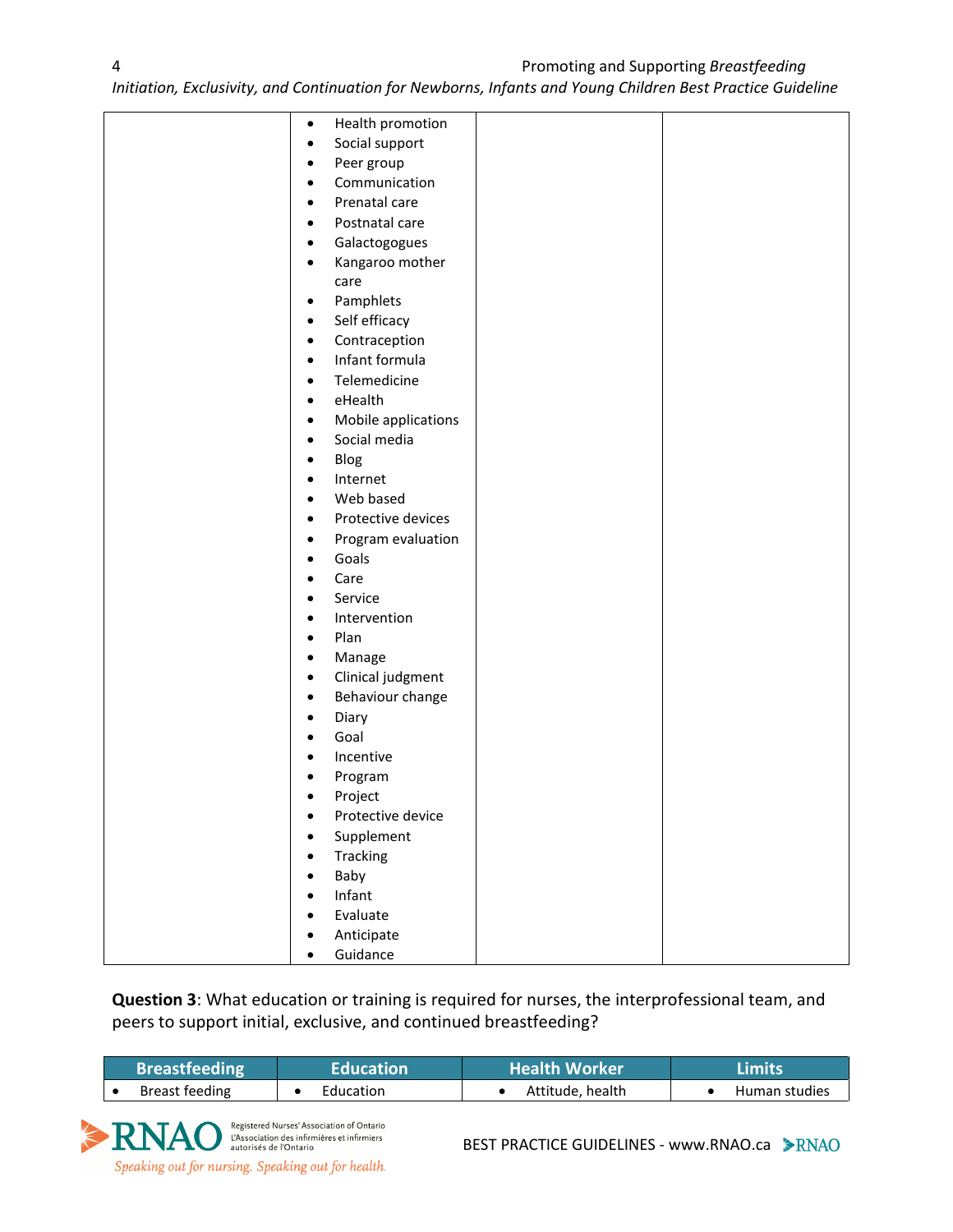5 Promoting and Supporting *Breastfeeding* 

*Initiation, Exclusivity, and Continuation for Newborns, Infants and Young Children Best Practice Guideline*

| $\bullet$ | <b>Breast milk</b>    | $\bullet$ | Continuing               |           | personnel           | $\bullet$ | Not clinical       |
|-----------|-----------------------|-----------|--------------------------|-----------|---------------------|-----------|--------------------|
|           | expression            |           | education                | $\bullet$ | Health personnel    |           | conferences,       |
| ٠         | Lactation             | $\bullet$ | Distance education       | $\bullet$ | Health occupation   |           | comments,          |
| $\bullet$ | Milk banks            | $\bullet$ | <b>Educational model</b> | $\bullet$ | Professional role   |           | consensus,         |
| $\bullet$ | <b>Breastfeed</b>     | $\bullet$ | Hospital education       | $\bullet$ | Patient care team   |           | editorials,        |
| $\bullet$ | <b>Breast pumping</b> |           | department               | $\bullet$ | Social work         |           | lectures, letters, |
| $\bullet$ | Milk donation         | $\bullet$ | <b>Teaching hospital</b> | $\bullet$ | Consultant          |           | newspaper          |
| ٠         | Milk donor            | $\bullet$ | Clerkship                | $\bullet$ | Counseling          |           | articles, or       |
| ٠         | Milk share            | $\bullet$ | Inservice training       | $\bullet$ | Research personnel  |           | personal           |
| $\bullet$ | Milk transfer         | $\bullet$ | Staff development        | $\bullet$ | Leadership          |           | narratives         |
| ٠         | Chestfeeding          | $\bullet$ | Preceptorship            |           | Volunteer           |           | $2011 - 2017$      |
|           |                       | $\bullet$ | Teaching                 |           | Nurse role          |           | English            |
|           |                       | $\bullet$ | Curriculum               |           | <b>Nurse</b>        |           | language           |
|           |                       | $\bullet$ | Licensure                |           | Nursing staff,      |           |                    |
|           |                       | $\bullet$ | Certification            |           | hospital            |           |                    |
|           |                       | $\bullet$ | Credentialing            | $\bullet$ | <b>Nursing</b>      |           |                    |
|           |                       | $\bullet$ | Simulation training      |           | Health educator     |           |                    |
|           |                       | $\bullet$ | Videoconferencing        | $\bullet$ | Students            |           |                    |
|           |                       | $\bullet$ | Learning                 | $\bullet$ | Consumer advocacy   |           |                    |
|           |                       | $\bullet$ | Professional             | $\bullet$ | Faculty             |           |                    |
|           |                       |           | competence               | $\bullet$ | School teacher      |           |                    |
|           |                       | $\bullet$ | Health knowledge,        | $\bullet$ | Health provider     |           |                    |
|           |                       |           | attitudes, practice      | $\bullet$ | Health staff        |           |                    |
|           |                       | $\bullet$ | Preceptorship            | $\bullet$ | Health employee     |           |                    |
|           |                       | $\bullet$ | Module                   | $\bullet$ | Health practitioner |           |                    |
|           |                       | $\bullet$ | Workshop                 | $\bullet$ | Professional        |           |                    |
|           |                       | $\bullet$ | Seminar                  | $\bullet$ | Nursing care        |           |                    |
|           |                       | $\bullet$ | Orientation              | $\bullet$ | Continuity of care  |           |                    |
|           |                       |           | Coaching                 | $\bullet$ | Interprofessional   |           |                    |
|           |                       | $\bullet$ | Mentor                   | $\bullet$ | Interdisciplinary   |           |                    |
|           |                       | $\bullet$ | Competency               |           | Multidisciplinary   |           |                    |
|           |                       |           | Practicum                |           | Lay professional    |           |                    |
|           |                       |           |                          |           | Peer                |           |                    |
|           |                       |           |                          |           | Nonprofessional     |           |                    |

**Question 4**: What are optimal practices, programs, and policies for health-care organizations and the broader community to support initial, exclusive, and continued breastfeeding?

|           | <b>Breastfeeding</b>                                                   | Organizational and<br><b>Community</b><br><b>Interventions</b>                           | <b>Duration</b>                                                       | <b>Limits</b>                                           |
|-----------|------------------------------------------------------------------------|------------------------------------------------------------------------------------------|-----------------------------------------------------------------------|---------------------------------------------------------|
| $\bullet$ | <b>Breast feeding</b><br><b>Breast milk</b><br>expression<br>Lactation | Public policy<br>$\bullet$<br>Organizational policy<br>Health policy<br>Legislation<br>٠ | Sustain<br>Continue<br>٠<br>Prolong<br>٠<br>Promote<br>$\bullet$      | Not clinical<br>conferences,<br>comments,<br>consensus, |
| ٠         | Milk banks<br><b>Breastfeed</b><br>Breast pumping                      | Jurisprudence<br>Government<br>٠<br>Regulation                                           | Advocate<br>$\bullet$<br>Debrief<br>$\bullet$<br><b>Duration</b><br>٠ | editorials,<br>lectures, letters,<br>newspaper          |

Registered Nurses' Association of Ontario **ENAO** Registered Nurses' Association of Ontario<br>autorisés de l'Ontario<br>autorisés de l'Ontario Speaking out for nursing. Speaking out for health.

BEST PRACTICE GUIDELINES - www.RNAO.ca > RNAO